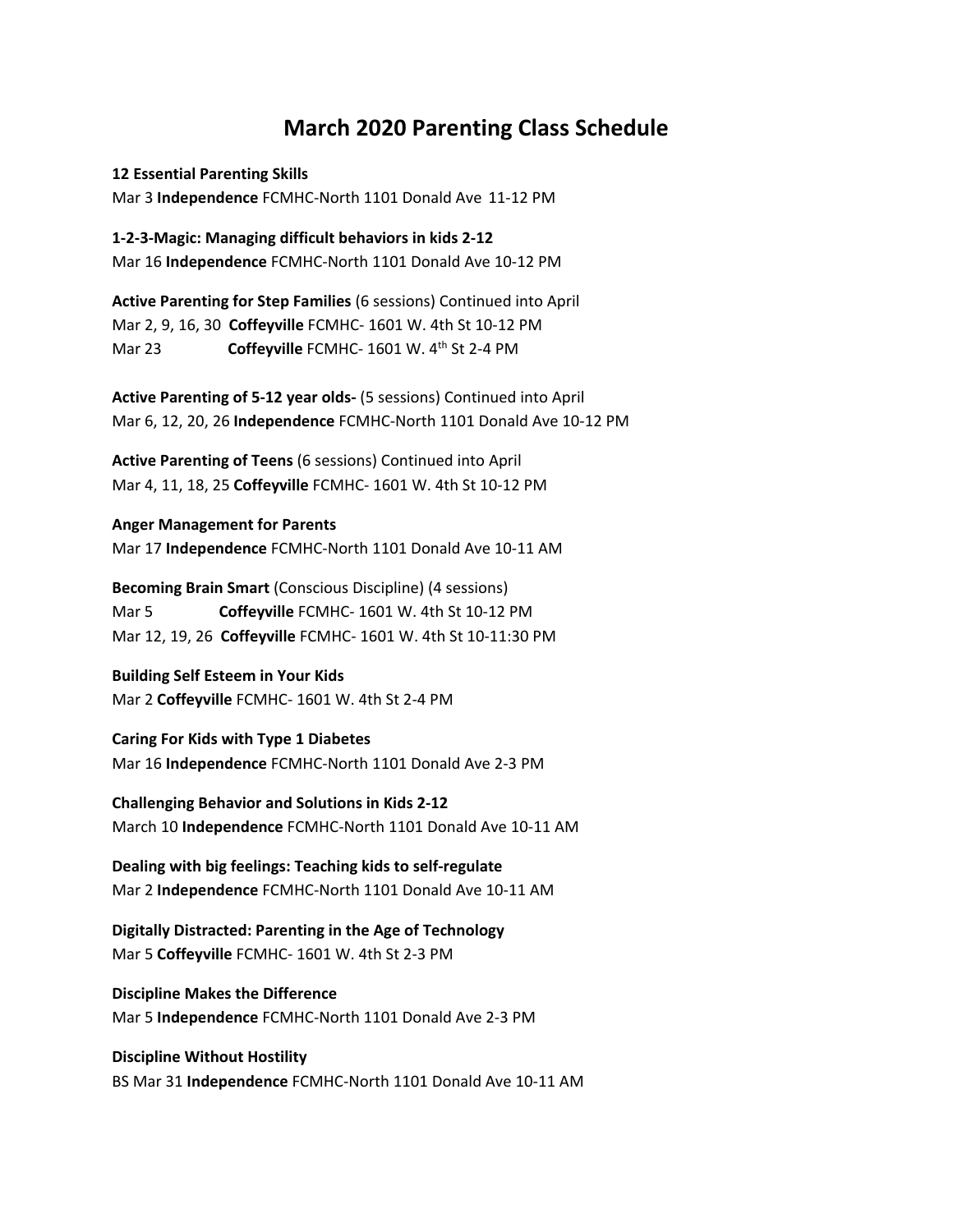**Early Childhood Parenting Made Fun** (5 sessions) Mar 3,10,17,24,31 **Independence** FCMHC-North 1101 Donald Ave 2-4 PM

**Eat Right, Grow Strong: Nutrition for Kids** Mar 18 **Fredonia** FCMHC 6<sup>th</sup> Street 2-3 PM

**Essential Life Skills to teach your Kids (Ages 2-12)**  Mar 9 **Independence** FCMHC-North 1101 Donald Ave 10-11 AM

**Helping Kids Manage Stress** Mar 9 **Coffeyville** FCMHC- 1601 W. 4th St 2-4 PM

**How to discipline without losing their respect**  Mar 4 **Fredonia** FCMHC 6<sup>th</sup> Street 1-3 PM

**How To Raise Responsible Kids** Mar 19 **Cowley** FCMHC 22214 D Street, Strother Field, Winfield 10-12 PM

**How to Talk so Your Kids Will Listen** (6 Sessions) Mar 3, 10, 17, 24, 25, 31 **Coffeyville** FCMHC- 1601 W. 4th St 2-3 PM

**Increasing Emotional Intelligence in your Kids** Mar 4 **Fredonia** FCMHC 6<sup>th</sup> Street 10-11 AM

**Infants and the Development of Trust and Security** Mar 26 **Coffeyville** FCMHC- 1601 W. 4th St 1-3 PM

**Keeping Kids Safe Online**  Mar 26 **Independence** FCMHC-North 1101 Donald Ave 2-3 PM

**Keeping the Peace At Home** Mar 11 **Coffeyville** FCMHC- 1601 W. 4th St 2-4 PM

**Kids and Vaping: What Parents need to know** Mar 30 **Independence** FCMHC-North 1101 Donald Ave 2-3 PM

**Nurturing the Blended family** Mar 23 **Independence** FCMHC-North 1101 Donald Ave 2-3 PM

**Parent Education Support Group** Mar 30 **Independence** FCMHC-North 1101 Donald Ave 10-11 AM

**Parenting Doesn't Have to be Rocket Science** Mar 30 **Coffeyville** FCMHC- 1601 W. 4th St 2-4 PM

**Parenting with Loving Discipline** Mar 12 **Independence** FCMHC-North 1101 Donald Ave 2-3 PM